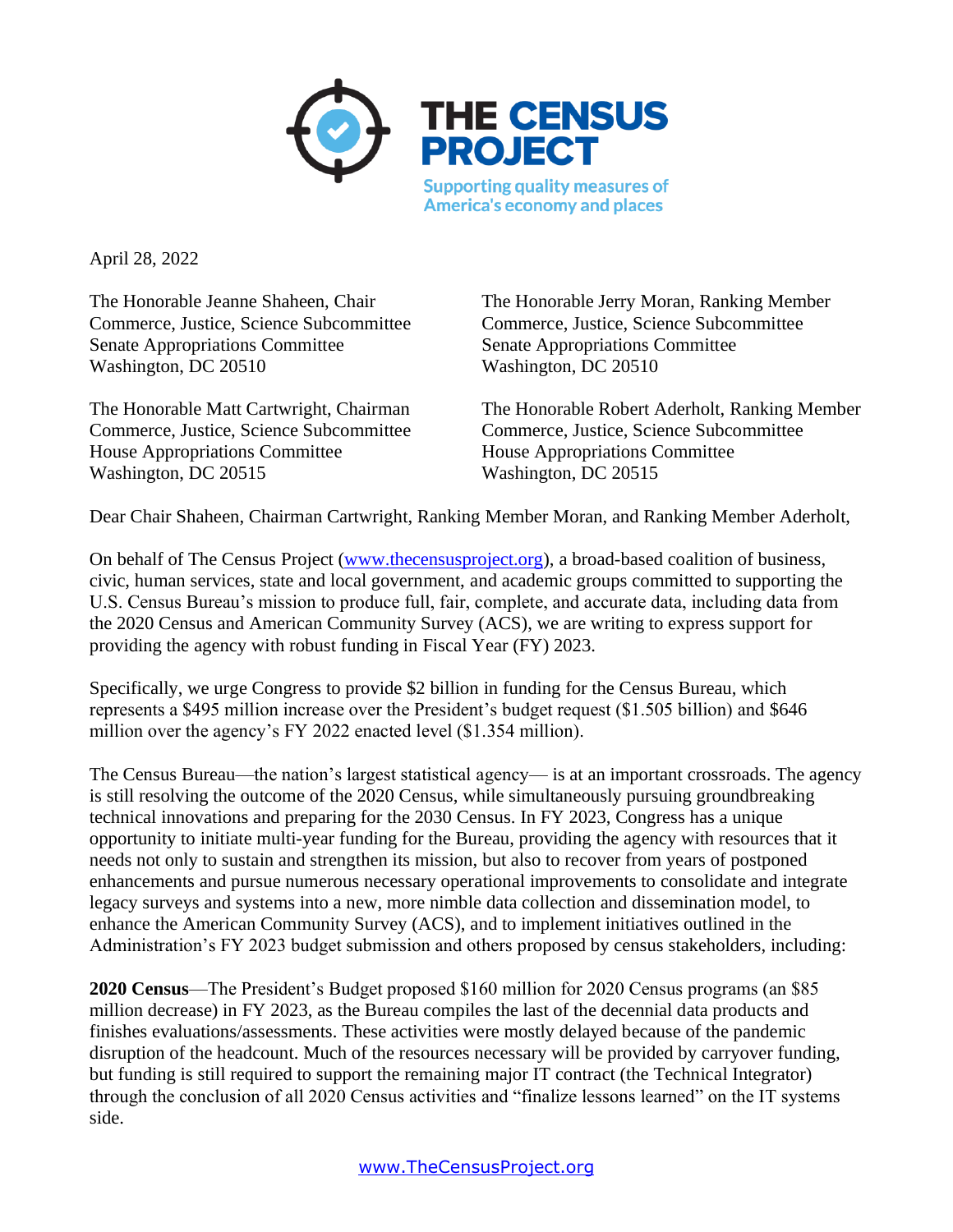**2030 Census**—The President's Budget proposed \$252 million for the 2030 Census in FY 2023 (a \$249 million increase from only \$3 million in FY 2022). This is nearly twice the increase requested a decade ago for the 2020 Census in the comparable cyclical year (FY 2013) (\$64.8 million), as the Bureau intends to continue research and testing to design the next decennial headcount, including work to develop and maintain the completeness of the address list (so that less of the country must be updated in the field), the use of administrative records as a source of data for enumeration, and bringing efficiencies to field operations to reduce non-response follow up.

Early decade investments in the decennial census will allow the Bureau to sustain critical capabilities and, as a result reduce the risk of additional funding needs in the peak years later in the decade.

**The Economic Census**—The Administration proposed \$170 million for the Economic Census in FY 2023 (a \$27.1 million increase from FY 2022). The Bureau will be conducting most of the data collection activities in FY 2023, including nonresponse follow up, as well as data processing. This every-five-years survey of U.S. businesses seeks to reach about four million businesses of all sizes, "covering most industries and all geographic areas" and providing comprehensive, detailed information on the structure of the U.S. non-farm economy.

**Partnership Programs**—The Administration's proposed \$2.7 million in FY 2023 for the Enterprise Partnership Program, which would spin off the traditionally transient decennial headcount's partnership program into a much smaller, but permanent, ongoing, engagement with non-federal partners to assist and support other Census Bureau programs. It would also ensure that the partnership program for the 2030 Census will require less ramp-up time and cost. For FY 2023 specifically, the Census Bureau plans to collaborate with partners to promote response for the Economic Census and increase response rates for the Census of Governments. The program could also conduct ongoing outreach in support of the ACS and maintain relationships with 2020 Census stakeholders to further the Bureau's goals and better understand partner needs.

**Innovations to Existing Surveys and Programs**—The President's FY 2023 budget proposes several initiatives that would improve existing surveys and programs important to census stakeholders, including: \$4.5 million to develop and test a self-response web-based instrument for the Current Population Survey (CPS), which is the primary source of information regarding national unemployment rate and provides other data regarding employment, unemployment, and people not in the labor force; an additional \$3.7 million to support the Community Resilience Estimates (CRE) program, which began during the pandemic to provide more granular population data; and, an additional \$66.6 million to support "critical updates to data collection methods for surveys that produce vital statistical data on the U.S. population and economy."

**The American Community Survey**—While the President's budget requests an additional \$10 million to improve how the ACS measures the sexual orientation and gender identity (SOGI) population, census stakeholders and data users in the public, private, non-profit sectors believe the ACS needs an immediate infusion of substantial funding to pursue other long overdue enhancements to the survey. These enhancements include increasing the survey's sample size, improving its non-response follow up operations, addressing steadily declining response rates, revising content, and making other methodological and operational improvements. An [independent report](https://censusproject.files.wordpress.com/2022/03/census_white-paper_final_march_2022.pdf) issued in 2022 by The Census Project urges an infusion of \$100 to \$300 million to protect the ACS from further data quality deficiencies and take up a long list of activities to ensure the survey is accurately capturing data about the nation's increasingly complex population and households.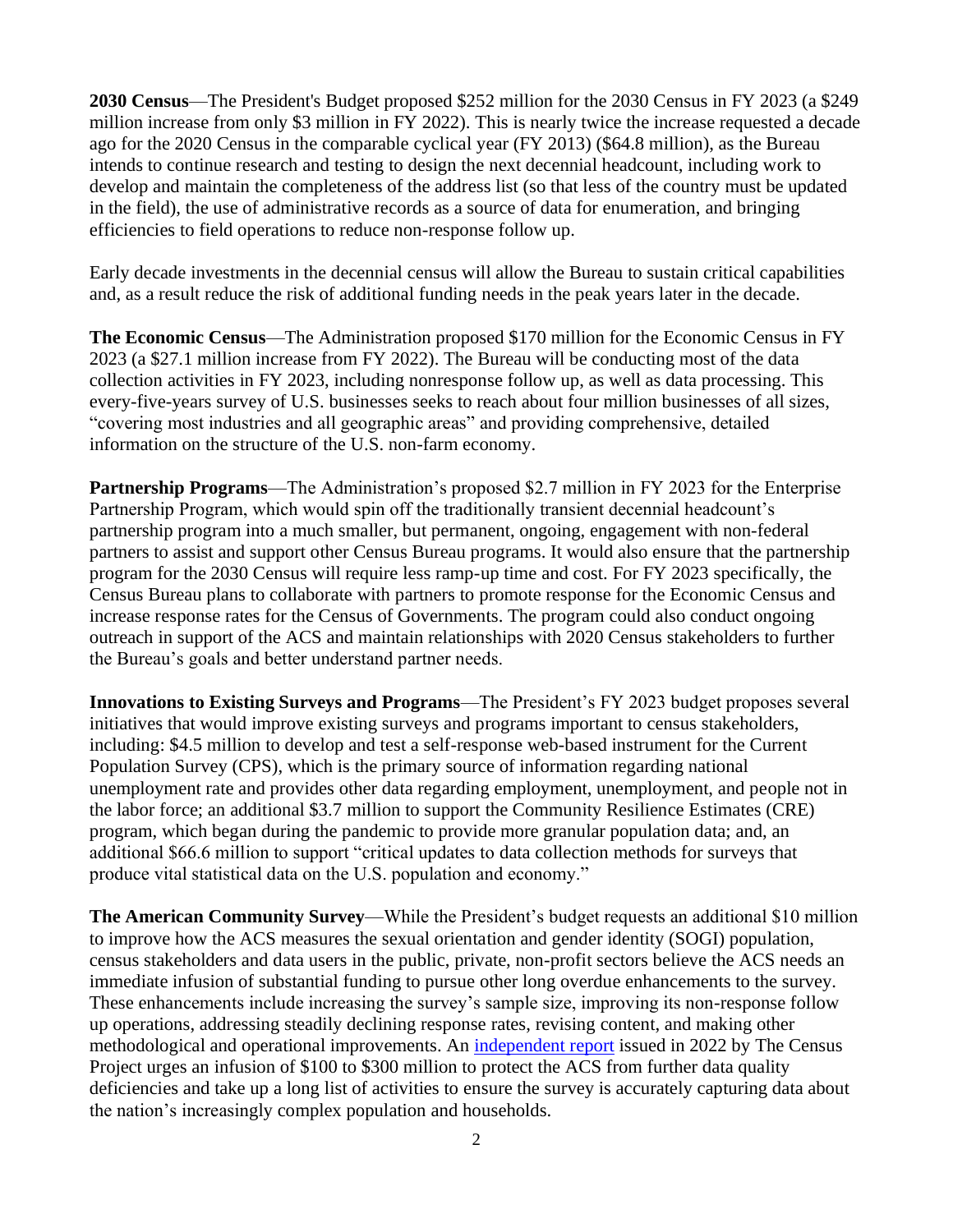**Population Estimates**—The significant operational disruption in the 2020 Census heightened concerns about differential undercounts of racial and ethnic population subgroups, rural areas, and young children. The annual series of Population Estimates is a major opportunity to help mitigate the consequences of an inaccurate count, which is the basis for all subsequent annual estimates for the next decade. Census stakeholders are calling for an additional \$10 million to support expanded opportunities for cities, counties, towns, tribal governments, and other localities to help ensure the accuracy of their annual estimates. Half of the additional resources (\$5 million) could restore the Population Estimates Branch to its 2003 funding and staffing levels and ensure that new data sources are part of the program's transformation. The remaining \$5 million could allow each state in the Federal-State Cooperative for Population Estimates to have a dedicated full-time staff member who could assist all localities — especially smaller ones — within each respective state to participate in an expanded improvement program, without creating an unfunded mandate on local communities who need to remedy 2020 errors. This long overdue increase in Population Estimates Program funding represents a minimal investment to ensure that trillions of taxpayer dollars over the decade are spent wisely and fairly.

Thank you for considering the many challenges and opportunities facing the U.S. Census Bureau. We appreciate your consideration of our [request](https://thecensusproject.us6.list-manage.com/track/click?u=2d1784c40f46dfe51b6f688d9&id=1280ff206a&e=c17d7dc9ad) and urge you to provide the Census Bureau with \$2 billion in FY 2023.

Sincerely,

## **National**

African American Health Alliance American Academy of Pediatrics American Anthropological Association American Educational Research Association American Sociological Association American Statistical Association Asian Americans Advancing Justice - AAJC Association of Population Centers Association of Public Data Users (APDU) CensusChannel LLC Claritas Coalition on Human Needs Consortium of Social Science Associations Council of Professional Associations on Federal Statistics CWS Fair Count Government Information Watch Hispanic Federation Human Rights Campaign Insights Association Japanese American Citizens League Latino Commission on AIDS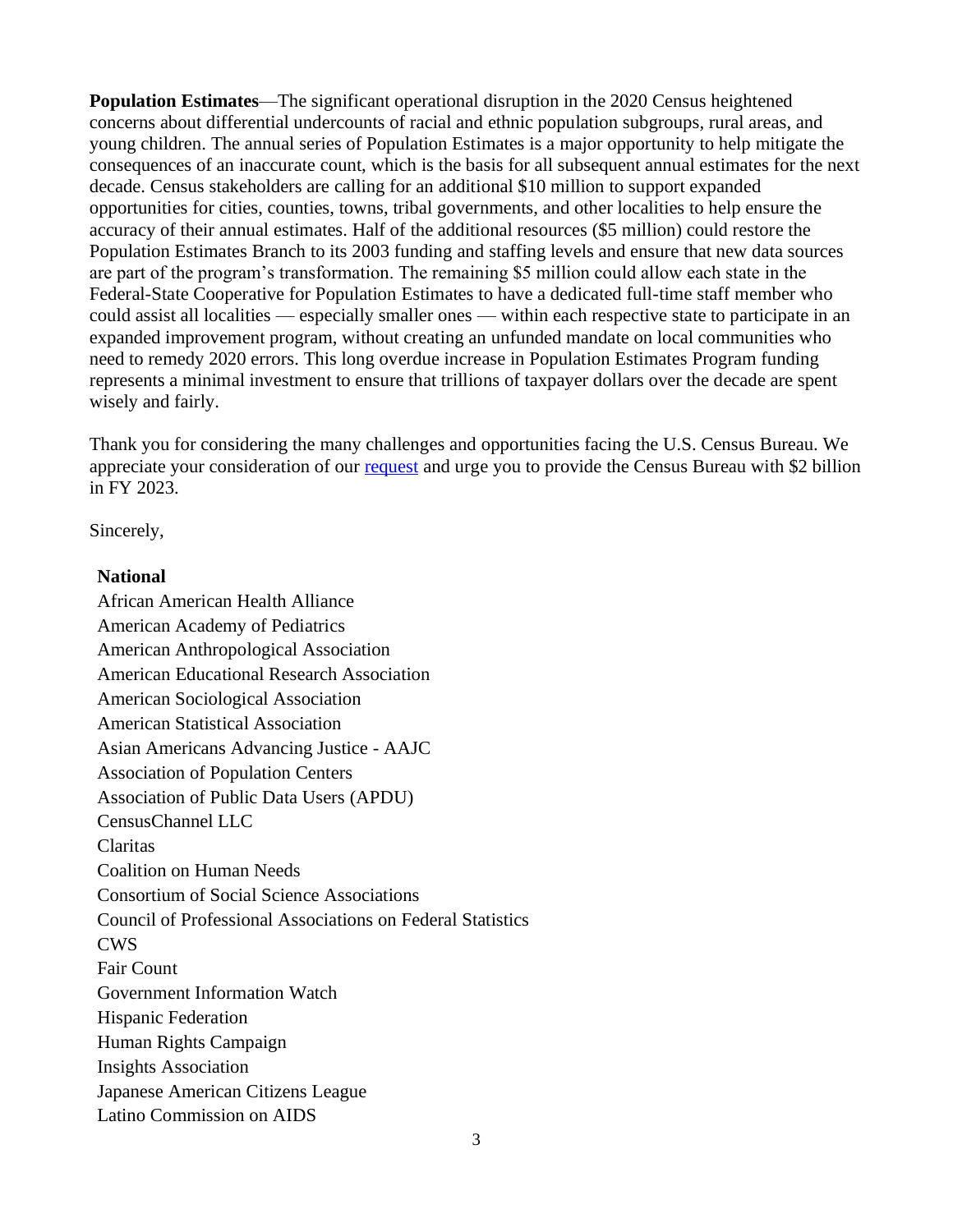NALEO Educational Fund National Association for Business Economics National Association of Counties National Association of REALTORS® National Community Development Association National Congress of American Indians National Urban League Nielsen Partnership for America's Children PFLAG National Population Association of America Prison Policy Initiative Service Employees International Union (SEIU) Southern Poverty Law Center The Gerontological Society of America The Leadership Conference on Civil and Human Rights Urban and Regional Information Systems Association U.S. Conference of Mayors

## **State-Level**

| <b>Equality California</b>                           |                   | CA        |
|------------------------------------------------------|-------------------|-----------|
| Lila LGBTQ Inc.                                      |                   | NC        |
| MACS - Minnesotans for the American Community Survey |                   | <b>MN</b> |
| Michigan League for Public Policy                    |                   | MI        |
| <b>NC Counts Coalition</b>                           |                   | NC        |
| North Carolina Asian Americans Together              |                   | NC        |
| <b>Public Justice Center</b>                         |                   | <b>MD</b> |
| Raleigh Alumnae Chapter Delta Sigma Theta Sorority   |                   | NC        |
| <b>Silver State Equality</b>                         |                   | NV        |
| Southern Echo Inc.                                   |                   | <b>MS</b> |
| The Bingham Program                                  |                   | ME        |
| The Help Center NC                                   |                   | NC        |
| Wake County Southern Christian Leadership Conference |                   | NC        |
| Local/City/Regional                                  |                   |           |
| Advocacy House Services, Inc.                        | Greensboro        | NC        |
| CityGate Dream Center                                | <b>Burlington</b> | NC        |
| Community Foundation for Northern Virginia           | Oakton            | VA        |
| Cool Spring Missionary Baptist Church                | Gaston            | NC        |
| <b>Duplin Christian Outreach Ministries</b>          | Wallace           | NC        |
| Fayetteville Alumnae Chapter of Delta Sigma Theta    |                   |           |
| Sorority, Inc.                                       | Fayetteville      | NC        |
| Fuerza Y Union Multiple (FUM)                        | Henderson         | NC        |